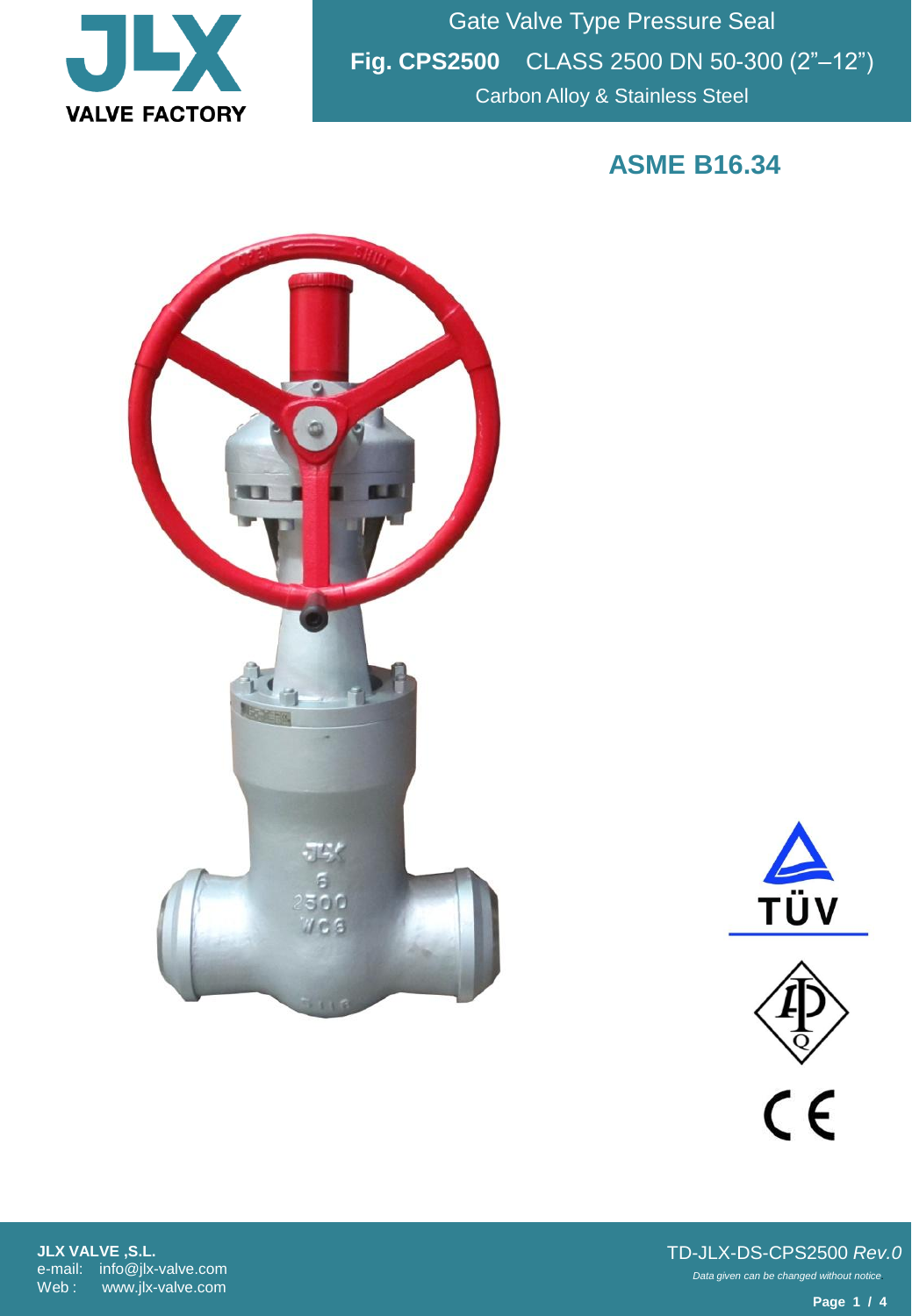

Gate Valve Type Pressure Seal **Fig. CPS2500** CLASS 2500 DN 50-300 (2"–12") Parts & Materials

| <b>Item</b>                                                                           | <b>Description</b>  | Material of construction*   |                                             |                           |                              |  |
|---------------------------------------------------------------------------------------|---------------------|-----------------------------|---------------------------------------------|---------------------------|------------------------------|--|
|                                                                                       |                     | <b>Carbon Steel</b>         | <b>Carbon Steel (Low Temp.)</b>             | <b>Alloy Steel</b>        | <b>Stainless Steel</b>       |  |
| 1                                                                                     | Body                | A 216 Gr.WCB                | A 352 Gr.LCB                                | A 217 Gr.C5               | A 351 Gr.CF8M                |  |
| 2                                                                                     | Bonnet              | A 216 Gr.WCB                | A 352 Gr.LCB                                | A 217 Gr.C5               | A 351 Gr.CF8M                |  |
| 3                                                                                     | Wedge               | A 216 Gr.WCB + Stellite     | A 352 Gr.LCB + Stellite                     | A 217 Gr.C5 + Stellite    | A 351 Gr.CF8M + Stellite     |  |
| 4                                                                                     | Yoke                | A 216 Gr.WCB                | A 352 Gr.LCB                                | A 217 Gr.C5               | A 351 Gr.CF8M                |  |
| 5                                                                                     | <b>Stem</b>         | A 182 Gr.F6a                | A 182 Gr.F304                               | A 182 Gr.F6a              | A 182 Gr.F316                |  |
| 6                                                                                     | Seat Ring           | A 105 + Stellite            | A 182 Gr.F304 + Stellite                    | A 182 Gr. F6a + Stellite  | A 182 Gr.F316 + Stellite     |  |
| $\overline{7}$                                                                        | <b>Stem Nut</b>     | B 148 / A 439 Gr.D2         | B 148 / A 439 Gr.D2                         | B 148 / A 439 Gr.D2       | B 148 / A 439 Gr.D2          |  |
| 8                                                                                     | <b>Backseat</b>     | <b>Stellite</b>             | <b>Stellite</b>                             | <b>Stellite</b>           | <b>Stellite</b>              |  |
| 9                                                                                     | Gland               | A 105                       | A 105                                       | A 182 Gr.F6a              | A 182 Gr.F316                |  |
| 10                                                                                    | Gland Flange        | A 105                       | A 105                                       | A 105                     | A 182 Gr.F304                |  |
| 11                                                                                    | <b>Stem Packing</b> | Graphite                    | Graphite                                    | Graphite                  | Graphite                     |  |
| 12                                                                                    | Gasket              | Graphite                    | Graphite                                    | Graphite                  | Graphite                     |  |
| 13                                                                                    | Bonnet Bolt & Nut   | A 193 Gr.B7 / A 194 Gr.2H   | A 193 Gr.B7 / A 194 Gr.2H                   | A 193 Gr.B7 / A 194 Gr.2H | A 193 Gr.B7 / A 194 Gr.2H(3) |  |
| 14                                                                                    | Bolt & Nut          | A 193 Gr.B7 / A 194 Gr.2H   | A 193 Gr.B7 / A 194 Gr.2H                   | A 193 Gr.B7 / A 194 Gr.2H | A 193 Gr.B7 / A 194 Gr.2H    |  |
| 15                                                                                    | Yoke Bolt & Nut     | A 193 Gr.B7 / A 194 Gr.2H   | A 193 Gr.B7 / A 194 Gr.2H                   | A 193 Gr.B7 / A 194 Gr.2H | A 193 Gr.B7 / A 194 Gr.2H    |  |
| 16                                                                                    | Segmental Ring      | A 515 Gr.70                 | A 182 Gr.F304                               | A 182 Gr.F304             | A 182 Gr.F316                |  |
| 17                                                                                    | Handw heel          | <b>Carbon Steel</b>         | <b>Carbon Steel</b>                         | <b>Carbon Steel</b>       | <b>Carbon Steel</b>          |  |
| (3) Zinc coating<br>* Standard constructions with Trim 5, other options are available |                     |                             |                                             |                           |                              |  |
|                                                                                       |                     |                             |                                             |                           |                              |  |
| <b>API 600</b><br>Trim No.                                                            | <b>Nominal Trim</b> | <b>Stem</b><br>Backseat (1) | <b>Seating Surface</b><br><b>Body/Wedge</b> | ⊙<br>G                    |                              |  |

| <b>API 600</b> | <b>Nominal Trim</b>    | <b>Stem</b>  | <b>Seating Surface</b>       |
|----------------|------------------------|--------------|------------------------------|
| Trim No.       |                        | Backseat (1) | <b>Body/Wedge</b>            |
| 1              | F <sub>6</sub>         | 13Cr         | 13Cr                         |
| 2              | 304                    | 18Cr-8Ni     | 18Cr-8Ni                     |
| 3              | F310                   | 25Cr-20Ni    | 25Cr-20Ni                    |
| $\overline{4}$ | Hard F6                | 13Cr         | Hard 13Cr                    |
| 5              | <b>Hardfaced</b>       | 13Cr         | $Co-Cr A(2)$                 |
| 5A             | <b>Hardfaced</b>       | 13Cr         | Ni-Cr                        |
| 6              | F6 and Cu-Ni           | 13Cr         | 13Cr and Cu-Ni               |
| $\overline{7}$ | F6 and Hard F6         | 13Cr         | 13Cr and Hard 13Cr           |
| 8              | F6 and Hardfaced       | 13Cr         | 13Cr and Co-Cr A (2)         |
| 8A             | F6 and Hardfaced       | 13Cr         | 13Cr and Ni-Cr               |
| 9              | Monel                  | Ni-Cu Alloy  | Ni-Cu Alloy                  |
| 10             | 316                    | 18Cr-8Ni-Mo  | 18Cr-8Ni-Mo                  |
| 11             | Monel and Hardfaced    | Ni-Cu Alloy  | Ni-Cu Alloy and Trim 5 or 5A |
| 12             | 316 and Hardfaced      | 18Cr-8Ni-Mo  | 18Cr-8Ni-Mo and Trim 5 or    |
| 13             | Alloy 20               | 19Cr-29Ni    | 19Cr-29Ni                    |
| 14             | Alloy 20 and Hardfaced | 19Cr-29Ni    | 19Cr-29Ni and Trim 5 or 5A   |
| 15             | <b>Hardfaced</b>       | 18Cr-8Ni     | Co-Cr $A(2)$                 |
| 16             | <b>Hardfaced</b>       | 18Cr-8Ni-Mo  | Co-Cr $A(2)$                 |
| 17             | <b>Hardfaced</b>       | 18Cr-10Ni-Cb | Co-Cr $A(2)$                 |
| 18             | <b>Hardfaced</b>       | 19Cr-29Ni    | Co-Cr $A(2)$                 |



*(1) and small internal parts that normally contact the service fluid*

*(2) Trademark material Stellite 6*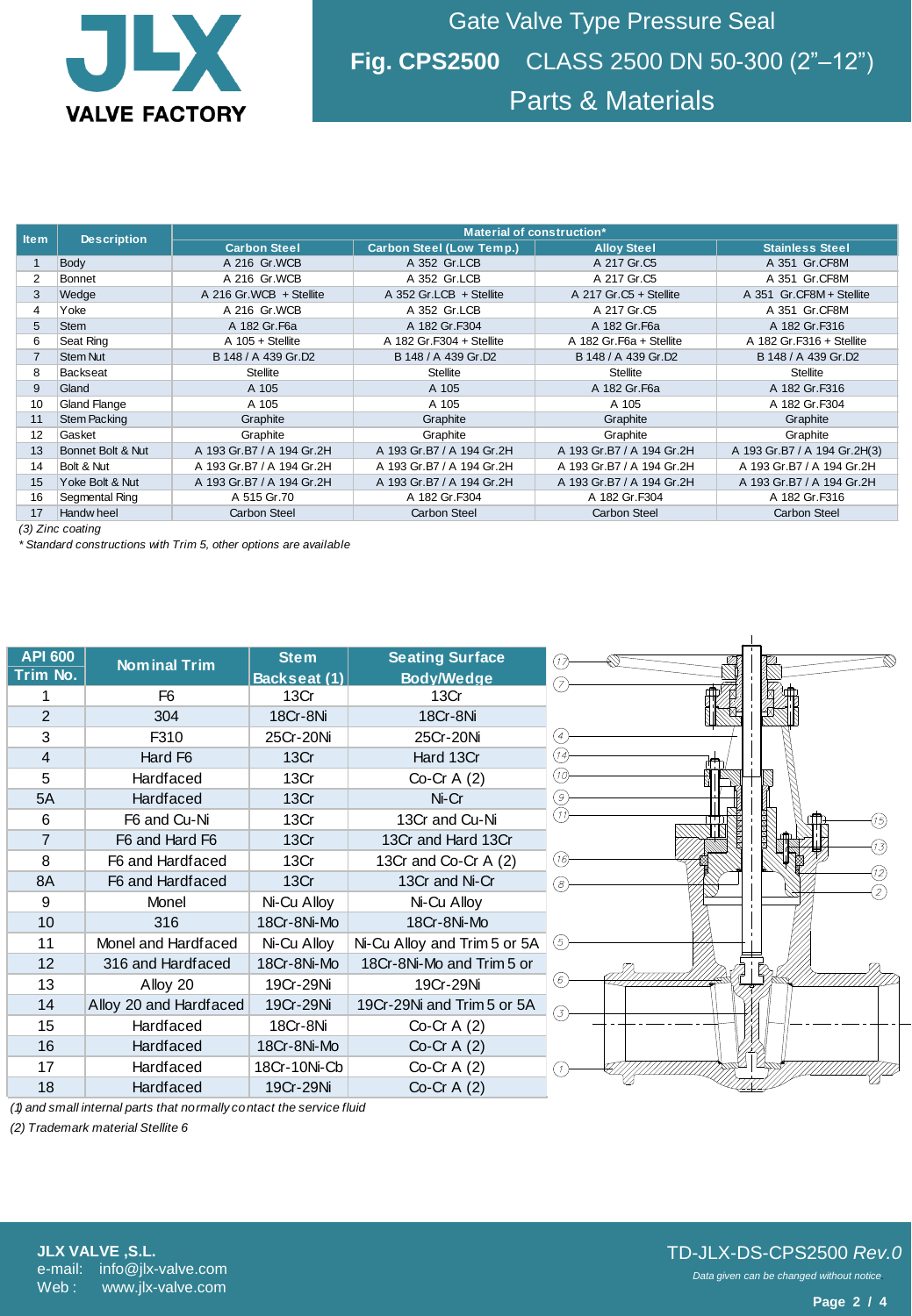

Gate Valve Type Pressure Seal **Fig. CPS2500** CLASS 2500 DN 50-300 (2"–12") **Dimensions** 



| <b>DN</b>           | A    | в    | С    | ØD  | <b>WEIGHT</b> |
|---------------------|------|------|------|-----|---------------|
| 50(2")              | 279  | 451  | 585  | 250 | 90            |
| 65 $(2\frac{1}{2})$ | 330  | 508  | 710  | 350 | 120           |
| 80(3")              | 368  | 578  | 820  | 350 | 155           |
| 100(4")             | 457  | 673  | 895  | 400 | 315           |
| 125(5")             | 533  | 794  | 980  | 500 | 395           |
| 150(6")             | 610  | 914  | 1060 | 500 | 525           |
| 200(8")             | 762  | 1022 | 1310 | 710 | 980           |
| 250 (10")           | 914  | 1270 | 1480 | 710 | 1315          |
| 300(12")            | 1041 | 1422 | 1520 | 760 | 1850          |

*(\*) Dimensions in mm and weight in kg For other sizes consult to the technical department.*

*Data given can be changed without notice.* TD-JLX-DS-CPS2500 *Rev.0*

**Page 3 / 4**